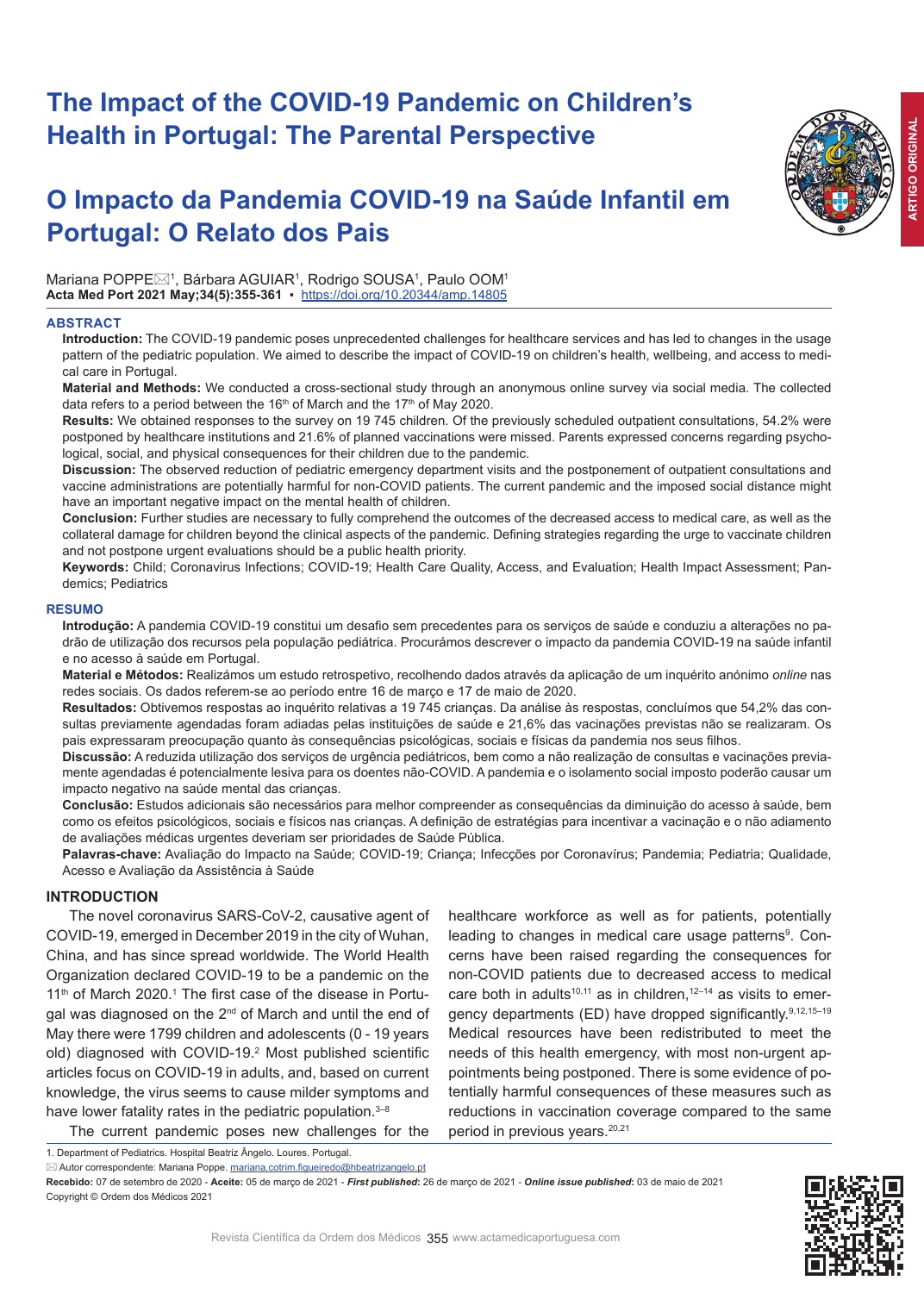Confinement in the household for a long period of time while being deprived from school, outdoor activities and contact with family-members and friends, has been challenging for children and their parents during the pandemic. The psychological, social and physical consequences due to social distancing are yet to be determined. $22-24$ 

This study aims to describe the impact of the pandemic on the use of healthcare services by the pediatric population and to assess the perspective of parents regarding the consequences for their children's health and wellbeing.

# **MATERIAL AND METHODS**

We conducted a cross-sectional study, with data being collected through an anonymous online survey on social media. The survey consisted of an original non-validated questionnaire. Only fully completed surveys could be submitted, and participants could quit at any time. The survey was available for submission between the 1<sup>st</sup> of May and the  $17<sup>th</sup>$  of May 2020, the day before the official reopening of kindergartens in Portugal after the first lockdown.

We accepted responses from parents with at least one child or adolescent (0 to 17 years and 364 days old) living in Portugal. Parents were asked to answer questions of mixed type (quantitative and qualitative), including multiple choice questions, dropdown questions, Likert scales and short-answer questions, concerning the period between the official school closure by the Portuguese government (March 16th) and the day of the submission of the survey.

Socio-demographic characterization included the child's district of residence, nationality, and age, as well as the maternal and paternal ages and educational level.

We collected information regarding the use of healthcare services during the COVID-19 pandemic, namely symptoms presented by the child (fever, cough, dyspnea, nausea or vomiting, diarrhea, otalgia, odynophagia, headache, urinary complaints, injuries following trauma, others), if he/she was taken to an emergency department (ED), whether the parents' choice of postponing or not visiting the ED would have been different if there was no pandemic and the number of hospital admissions and invasive medical interventions performed on the child (blood drawing for testing, intravenous or intramuscular medication, surgical procedure, others) during the stated period.

Pandemic-related information was gathered by assessing whether the child was part of a high-risk group for COVID-19 according to the guidelines of the Portuguese Directorate-General of Health<sup>25</sup> and complemented by the local hospital's criteria (newborn, prematurity, asthma, bronchopulmonary dysplasia, diabetes, heart failure, chronic liver disease, chronic kidney disease, active malignant disease, inflammatory bowel disease, sickle cell disease, pharmacological immunosuppression, institutionalized child), and parental degree of concern of their child contracting the virus in a Likert scale from 1 (not at all concerned) to 5 (extremely concerned).

Consequences of COVID-19 on the child's health and access to medical care were assessed through questions concerning the attendance of scheduled medical appointments, vaccinations of the national immunization program and neonatal metabolic screening (options being no scheduling, carried out in person, conducted virtually, cancelled/ postponed by the family, cancelled/postponed by the healthcare institution or doctor), as well as the parental perception of negative consequences of the pandemic on their child's health on a Likert scale from 1 (strongly disagree) to 5 (strongly agree), complemented by a non-mandatory question characterizing the negative consequences observed. All other questions in the survey required a mandatory response.

We analyzed the data using frequencies and percentages for categorical variables. Counts and percentages were used to describe survey participants. Median values and interquartile range were reported for quantitative variables. Significant associations were evaluated by applying the Pearson's chi-squared test (*χ*<sup>2</sup> ), Mann-Whitney U-test (U), Kruskal-Wallis test (H) and the Spearman's correlation coefficient (rs) when appropriate, using SPSS 20®. Significance for all the results was defined as *p* < 0.05.

The study was approved by the Ethics Commitee of Hospital Beatriz Ângelo.

# **RESULTS**

We obtained 12 390 responses to the survey, regarding 19 745 children. No participants were excluded from the study.

Socio-demographic characteristics of the participants are depicted in Table 1. The mean age of children in the study was  $6.29$  years  $(SD = 4.84)$ .

As far as the usage of healthcare services during the pandemic is concerned, 20.6% of parents reported that at least one of their children was ill during the designated period. The most frequently reported symptoms were fever (49.3%), cough (34.9%) and odynophagia (21.9%). Among the 2552 children that were reportedly ill, 31.8% were taken to an ED. When questioned, 33.9% of parents who visited the ED believed they would have gone earlier and 16.0% more often to the ED if it was not for the pandemic. Among the inquired whose children were ill and did not visit the ED, 22.8% admitted they would have visited the ED if there was no pandemic. The children's presentation of symptoms during the designated period was not significantly associated with the parental degree of concern towards the virus (U = 12 338 909.5, *p* > 0.05). During the stated period, 1.0% of children in the survey were hospitalized and 3.2% underwent invasive interventions. There were no significant differences in hospitalization rates or invasive interventions between children whose parents stated they would have come earlier (would have come earlier: 19.0%; would not have come earlier: 21.9%; *χ*<sup>2</sup> = 2.184, *p* > 0.05) or more often (would have come more often: 21.5%; would not have come more often: 21.4%;  $\chi^2$  = 0.001, *p* > 0.05) to the ED in comparison with other children.

Concerning pandemic-related information, almost half of parents (49.6%) stated that they were extremely concerned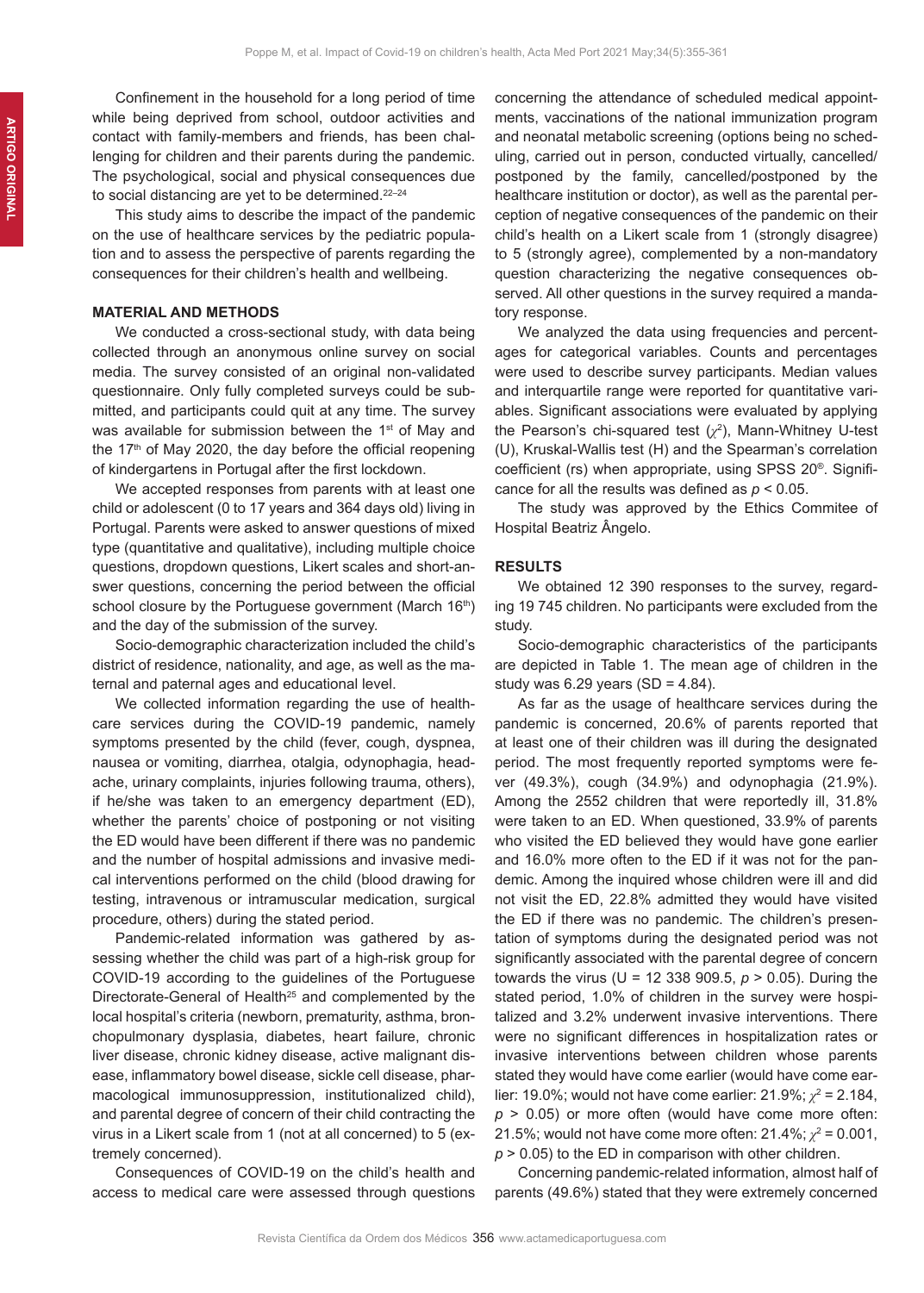| Table 1 - Socio-demographic characteristics of the participants |  |  |  |
|-----------------------------------------------------------------|--|--|--|
|-----------------------------------------------------------------|--|--|--|

| <b>District of residence</b><br>Aveiro<br>332(2.7)<br>Beja<br>120(1.0)<br><b>Braga</b><br>821 (6.6)<br>49 (0.4)<br>Bragança<br><b>Castelo Branco</b><br>84 (0.7)<br>Coimbra<br>306(2.5)<br>Évora<br>145(3.4)<br>Faro<br>416 (3.4)<br>Guarda<br>62(0.5)<br>Leiria<br>305(2.5)<br>Lisboa<br>6207 (50.1)<br>Portalegre<br>68 (0.5)<br>Porto<br>1240 (10.0)<br>Santarém<br>321(2.6)<br>Setúbal<br>1381 (11.1)<br>Viana do Castelo<br>101(0.8)<br><b>Vila Real</b><br>64 (0.5)<br>Viseu<br>178 (1.4)<br>Região autónoma dos Açores<br>58(0.5)<br>Região autónoma da Madeira<br>131 (1.1)<br>Age of children<br>$0 - 2$ years<br>5413 (27.4)<br>$3 - 6$ years<br>5963 (30.2)<br>7 - 11 years<br>4831 (24.5)<br>12 - 17 years<br>3538 (17.9)<br><b>Nationality of chidren</b><br>Portuguese<br>12 240 (98.8)<br>Other nationalities<br>150 (1.2)<br>Maternal age<br>< 20 years<br>14(0.1)<br>20 - 29 years<br>1136 (9.2)<br>30 - 39 years<br>6360 (51.3)<br>40 - 49 years<br>4421 (35.7)<br>> 50 years<br>444 (3.6)<br>NA<br>15(0.1)<br>Paternal age<br>1(0.0)<br>< 20 years<br>678 (5.5)<br>20 - 29 years<br>30 - 39 years<br>5475 (44.2)<br>40 - 49 years<br>5071 (40.9)<br>$> 50$ years<br>1115(8.9)<br><b>NA</b><br>50(0.4)<br><b>Maternal educational level</b><br>Primary school (1 <sup>st</sup> to 9 <sup>th</sup> grade)<br>776 (6.2)<br>Secondary school (10 <sup>th</sup> to 12 <sup>th</sup> grade)<br>2293 (18.5)<br>Bachelor's degree or equivalent<br>6846 (55.3)<br>Master's or Doctoral degree<br>2475 (20.0)<br><b>Paternal educational level</b><br>Primary school (1 <sup>st</sup> - 9 <sup>th</sup> grade)<br>2020 (16.2)<br>Secondary school (10th - 12th grade)<br>3066 (24.7) | Socio-demographic characteristics | n (%) of<br>respondents<br>$(n = 12390)$ |
|------------------------------------------------------------------------------------------------------------------------------------------------------------------------------------------------------------------------------------------------------------------------------------------------------------------------------------------------------------------------------------------------------------------------------------------------------------------------------------------------------------------------------------------------------------------------------------------------------------------------------------------------------------------------------------------------------------------------------------------------------------------------------------------------------------------------------------------------------------------------------------------------------------------------------------------------------------------------------------------------------------------------------------------------------------------------------------------------------------------------------------------------------------------------------------------------------------------------------------------------------------------------------------------------------------------------------------------------------------------------------------------------------------------------------------------------------------------------------------------------------------------------------------------------------------------------------------------------------------------------------------------------------------------------------------------------|-----------------------------------|------------------------------------------|
|                                                                                                                                                                                                                                                                                                                                                                                                                                                                                                                                                                                                                                                                                                                                                                                                                                                                                                                                                                                                                                                                                                                                                                                                                                                                                                                                                                                                                                                                                                                                                                                                                                                                                                |                                   |                                          |
|                                                                                                                                                                                                                                                                                                                                                                                                                                                                                                                                                                                                                                                                                                                                                                                                                                                                                                                                                                                                                                                                                                                                                                                                                                                                                                                                                                                                                                                                                                                                                                                                                                                                                                |                                   |                                          |
|                                                                                                                                                                                                                                                                                                                                                                                                                                                                                                                                                                                                                                                                                                                                                                                                                                                                                                                                                                                                                                                                                                                                                                                                                                                                                                                                                                                                                                                                                                                                                                                                                                                                                                |                                   |                                          |
|                                                                                                                                                                                                                                                                                                                                                                                                                                                                                                                                                                                                                                                                                                                                                                                                                                                                                                                                                                                                                                                                                                                                                                                                                                                                                                                                                                                                                                                                                                                                                                                                                                                                                                |                                   |                                          |
|                                                                                                                                                                                                                                                                                                                                                                                                                                                                                                                                                                                                                                                                                                                                                                                                                                                                                                                                                                                                                                                                                                                                                                                                                                                                                                                                                                                                                                                                                                                                                                                                                                                                                                |                                   |                                          |
|                                                                                                                                                                                                                                                                                                                                                                                                                                                                                                                                                                                                                                                                                                                                                                                                                                                                                                                                                                                                                                                                                                                                                                                                                                                                                                                                                                                                                                                                                                                                                                                                                                                                                                |                                   |                                          |
|                                                                                                                                                                                                                                                                                                                                                                                                                                                                                                                                                                                                                                                                                                                                                                                                                                                                                                                                                                                                                                                                                                                                                                                                                                                                                                                                                                                                                                                                                                                                                                                                                                                                                                |                                   |                                          |
|                                                                                                                                                                                                                                                                                                                                                                                                                                                                                                                                                                                                                                                                                                                                                                                                                                                                                                                                                                                                                                                                                                                                                                                                                                                                                                                                                                                                                                                                                                                                                                                                                                                                                                |                                   |                                          |
|                                                                                                                                                                                                                                                                                                                                                                                                                                                                                                                                                                                                                                                                                                                                                                                                                                                                                                                                                                                                                                                                                                                                                                                                                                                                                                                                                                                                                                                                                                                                                                                                                                                                                                |                                   |                                          |
|                                                                                                                                                                                                                                                                                                                                                                                                                                                                                                                                                                                                                                                                                                                                                                                                                                                                                                                                                                                                                                                                                                                                                                                                                                                                                                                                                                                                                                                                                                                                                                                                                                                                                                |                                   |                                          |
|                                                                                                                                                                                                                                                                                                                                                                                                                                                                                                                                                                                                                                                                                                                                                                                                                                                                                                                                                                                                                                                                                                                                                                                                                                                                                                                                                                                                                                                                                                                                                                                                                                                                                                |                                   |                                          |
|                                                                                                                                                                                                                                                                                                                                                                                                                                                                                                                                                                                                                                                                                                                                                                                                                                                                                                                                                                                                                                                                                                                                                                                                                                                                                                                                                                                                                                                                                                                                                                                                                                                                                                |                                   |                                          |
|                                                                                                                                                                                                                                                                                                                                                                                                                                                                                                                                                                                                                                                                                                                                                                                                                                                                                                                                                                                                                                                                                                                                                                                                                                                                                                                                                                                                                                                                                                                                                                                                                                                                                                |                                   |                                          |
|                                                                                                                                                                                                                                                                                                                                                                                                                                                                                                                                                                                                                                                                                                                                                                                                                                                                                                                                                                                                                                                                                                                                                                                                                                                                                                                                                                                                                                                                                                                                                                                                                                                                                                |                                   |                                          |
|                                                                                                                                                                                                                                                                                                                                                                                                                                                                                                                                                                                                                                                                                                                                                                                                                                                                                                                                                                                                                                                                                                                                                                                                                                                                                                                                                                                                                                                                                                                                                                                                                                                                                                |                                   |                                          |
|                                                                                                                                                                                                                                                                                                                                                                                                                                                                                                                                                                                                                                                                                                                                                                                                                                                                                                                                                                                                                                                                                                                                                                                                                                                                                                                                                                                                                                                                                                                                                                                                                                                                                                |                                   |                                          |
|                                                                                                                                                                                                                                                                                                                                                                                                                                                                                                                                                                                                                                                                                                                                                                                                                                                                                                                                                                                                                                                                                                                                                                                                                                                                                                                                                                                                                                                                                                                                                                                                                                                                                                |                                   |                                          |
|                                                                                                                                                                                                                                                                                                                                                                                                                                                                                                                                                                                                                                                                                                                                                                                                                                                                                                                                                                                                                                                                                                                                                                                                                                                                                                                                                                                                                                                                                                                                                                                                                                                                                                |                                   |                                          |
|                                                                                                                                                                                                                                                                                                                                                                                                                                                                                                                                                                                                                                                                                                                                                                                                                                                                                                                                                                                                                                                                                                                                                                                                                                                                                                                                                                                                                                                                                                                                                                                                                                                                                                |                                   |                                          |
|                                                                                                                                                                                                                                                                                                                                                                                                                                                                                                                                                                                                                                                                                                                                                                                                                                                                                                                                                                                                                                                                                                                                                                                                                                                                                                                                                                                                                                                                                                                                                                                                                                                                                                |                                   |                                          |
|                                                                                                                                                                                                                                                                                                                                                                                                                                                                                                                                                                                                                                                                                                                                                                                                                                                                                                                                                                                                                                                                                                                                                                                                                                                                                                                                                                                                                                                                                                                                                                                                                                                                                                |                                   |                                          |
|                                                                                                                                                                                                                                                                                                                                                                                                                                                                                                                                                                                                                                                                                                                                                                                                                                                                                                                                                                                                                                                                                                                                                                                                                                                                                                                                                                                                                                                                                                                                                                                                                                                                                                |                                   |                                          |
|                                                                                                                                                                                                                                                                                                                                                                                                                                                                                                                                                                                                                                                                                                                                                                                                                                                                                                                                                                                                                                                                                                                                                                                                                                                                                                                                                                                                                                                                                                                                                                                                                                                                                                |                                   |                                          |
|                                                                                                                                                                                                                                                                                                                                                                                                                                                                                                                                                                                                                                                                                                                                                                                                                                                                                                                                                                                                                                                                                                                                                                                                                                                                                                                                                                                                                                                                                                                                                                                                                                                                                                |                                   |                                          |
|                                                                                                                                                                                                                                                                                                                                                                                                                                                                                                                                                                                                                                                                                                                                                                                                                                                                                                                                                                                                                                                                                                                                                                                                                                                                                                                                                                                                                                                                                                                                                                                                                                                                                                |                                   |                                          |
|                                                                                                                                                                                                                                                                                                                                                                                                                                                                                                                                                                                                                                                                                                                                                                                                                                                                                                                                                                                                                                                                                                                                                                                                                                                                                                                                                                                                                                                                                                                                                                                                                                                                                                |                                   |                                          |
|                                                                                                                                                                                                                                                                                                                                                                                                                                                                                                                                                                                                                                                                                                                                                                                                                                                                                                                                                                                                                                                                                                                                                                                                                                                                                                                                                                                                                                                                                                                                                                                                                                                                                                |                                   |                                          |
|                                                                                                                                                                                                                                                                                                                                                                                                                                                                                                                                                                                                                                                                                                                                                                                                                                                                                                                                                                                                                                                                                                                                                                                                                                                                                                                                                                                                                                                                                                                                                                                                                                                                                                |                                   |                                          |
|                                                                                                                                                                                                                                                                                                                                                                                                                                                                                                                                                                                                                                                                                                                                                                                                                                                                                                                                                                                                                                                                                                                                                                                                                                                                                                                                                                                                                                                                                                                                                                                                                                                                                                |                                   |                                          |
|                                                                                                                                                                                                                                                                                                                                                                                                                                                                                                                                                                                                                                                                                                                                                                                                                                                                                                                                                                                                                                                                                                                                                                                                                                                                                                                                                                                                                                                                                                                                                                                                                                                                                                |                                   |                                          |
|                                                                                                                                                                                                                                                                                                                                                                                                                                                                                                                                                                                                                                                                                                                                                                                                                                                                                                                                                                                                                                                                                                                                                                                                                                                                                                                                                                                                                                                                                                                                                                                                                                                                                                |                                   |                                          |
|                                                                                                                                                                                                                                                                                                                                                                                                                                                                                                                                                                                                                                                                                                                                                                                                                                                                                                                                                                                                                                                                                                                                                                                                                                                                                                                                                                                                                                                                                                                                                                                                                                                                                                |                                   |                                          |
|                                                                                                                                                                                                                                                                                                                                                                                                                                                                                                                                                                                                                                                                                                                                                                                                                                                                                                                                                                                                                                                                                                                                                                                                                                                                                                                                                                                                                                                                                                                                                                                                                                                                                                |                                   |                                          |
|                                                                                                                                                                                                                                                                                                                                                                                                                                                                                                                                                                                                                                                                                                                                                                                                                                                                                                                                                                                                                                                                                                                                                                                                                                                                                                                                                                                                                                                                                                                                                                                                                                                                                                |                                   |                                          |
|                                                                                                                                                                                                                                                                                                                                                                                                                                                                                                                                                                                                                                                                                                                                                                                                                                                                                                                                                                                                                                                                                                                                                                                                                                                                                                                                                                                                                                                                                                                                                                                                                                                                                                |                                   |                                          |
|                                                                                                                                                                                                                                                                                                                                                                                                                                                                                                                                                                                                                                                                                                                                                                                                                                                                                                                                                                                                                                                                                                                                                                                                                                                                                                                                                                                                                                                                                                                                                                                                                                                                                                |                                   |                                          |
|                                                                                                                                                                                                                                                                                                                                                                                                                                                                                                                                                                                                                                                                                                                                                                                                                                                                                                                                                                                                                                                                                                                                                                                                                                                                                                                                                                                                                                                                                                                                                                                                                                                                                                |                                   |                                          |
|                                                                                                                                                                                                                                                                                                                                                                                                                                                                                                                                                                                                                                                                                                                                                                                                                                                                                                                                                                                                                                                                                                                                                                                                                                                                                                                                                                                                                                                                                                                                                                                                                                                                                                |                                   |                                          |
|                                                                                                                                                                                                                                                                                                                                                                                                                                                                                                                                                                                                                                                                                                                                                                                                                                                                                                                                                                                                                                                                                                                                                                                                                                                                                                                                                                                                                                                                                                                                                                                                                                                                                                |                                   |                                          |
|                                                                                                                                                                                                                                                                                                                                                                                                                                                                                                                                                                                                                                                                                                                                                                                                                                                                                                                                                                                                                                                                                                                                                                                                                                                                                                                                                                                                                                                                                                                                                                                                                                                                                                |                                   |                                          |
|                                                                                                                                                                                                                                                                                                                                                                                                                                                                                                                                                                                                                                                                                                                                                                                                                                                                                                                                                                                                                                                                                                                                                                                                                                                                                                                                                                                                                                                                                                                                                                                                                                                                                                |                                   |                                          |
|                                                                                                                                                                                                                                                                                                                                                                                                                                                                                                                                                                                                                                                                                                                                                                                                                                                                                                                                                                                                                                                                                                                                                                                                                                                                                                                                                                                                                                                                                                                                                                                                                                                                                                |                                   |                                          |
|                                                                                                                                                                                                                                                                                                                                                                                                                                                                                                                                                                                                                                                                                                                                                                                                                                                                                                                                                                                                                                                                                                                                                                                                                                                                                                                                                                                                                                                                                                                                                                                                                                                                                                |                                   |                                          |
|                                                                                                                                                                                                                                                                                                                                                                                                                                                                                                                                                                                                                                                                                                                                                                                                                                                                                                                                                                                                                                                                                                                                                                                                                                                                                                                                                                                                                                                                                                                                                                                                                                                                                                |                                   |                                          |
|                                                                                                                                                                                                                                                                                                                                                                                                                                                                                                                                                                                                                                                                                                                                                                                                                                                                                                                                                                                                                                                                                                                                                                                                                                                                                                                                                                                                                                                                                                                                                                                                                                                                                                |                                   |                                          |
|                                                                                                                                                                                                                                                                                                                                                                                                                                                                                                                                                                                                                                                                                                                                                                                                                                                                                                                                                                                                                                                                                                                                                                                                                                                                                                                                                                                                                                                                                                                                                                                                                                                                                                |                                   |                                          |
|                                                                                                                                                                                                                                                                                                                                                                                                                                                                                                                                                                                                                                                                                                                                                                                                                                                                                                                                                                                                                                                                                                                                                                                                                                                                                                                                                                                                                                                                                                                                                                                                                                                                                                |                                   |                                          |
|                                                                                                                                                                                                                                                                                                                                                                                                                                                                                                                                                                                                                                                                                                                                                                                                                                                                                                                                                                                                                                                                                                                                                                                                                                                                                                                                                                                                                                                                                                                                                                                                                                                                                                |                                   |                                          |
|                                                                                                                                                                                                                                                                                                                                                                                                                                                                                                                                                                                                                                                                                                                                                                                                                                                                                                                                                                                                                                                                                                                                                                                                                                                                                                                                                                                                                                                                                                                                                                                                                                                                                                |                                   |                                          |
|                                                                                                                                                                                                                                                                                                                                                                                                                                                                                                                                                                                                                                                                                                                                                                                                                                                                                                                                                                                                                                                                                                                                                                                                                                                                                                                                                                                                                                                                                                                                                                                                                                                                                                |                                   |                                          |
|                                                                                                                                                                                                                                                                                                                                                                                                                                                                                                                                                                                                                                                                                                                                                                                                                                                                                                                                                                                                                                                                                                                                                                                                                                                                                                                                                                                                                                                                                                                                                                                                                                                                                                | Bachelor's degree or equivalent   | 5436 (43.9)                              |
| Master's or Doctoral degree<br>1868 (15.1)<br>NA: not applicable                                                                                                                                                                                                                                                                                                                                                                                                                                                                                                                                                                                                                                                                                                                                                                                                                                                                                                                                                                                                                                                                                                                                                                                                                                                                                                                                                                                                                                                                                                                                                                                                                               |                                   |                                          |

(5 on the Likert scale) with the possibility of their child contracting the novel coronavirus (Fig. 1). Only 1.4% of respondents considered not to be to be concerned at all (1 on the Likert scale). Regarding the high-risk groups for COVID-19, 18.1% of children in our study were included in at least one of the groups, mainly due to asthma (9.6%), followed by prematurity (5.1%) and being newborn (1.8%). During the designated period, children in a high-risk group presented with symptoms significantly more often compared to other children but did not attend the ED in significantly higher rates (Table 2). There was a significant association between belonging to a high-risk group and undergoing an invasive intervention or hospitalization (Table 2), with the odds being 3.44 times higher if the child had a risk factor compared to if he or she did not. Being included in a high-risk group was also significantly associated with a higher level of parental concern for their child contracting the virus (high-risk group: Mdn = 5.00, IQR = 4.00 - 5.00; no risk group: Mdn = 4.00, IQR = 3.00 - 5.00; U = 9 640 774, *p* < 0.001).

Regarding the consequences of COVID-19 on children's health and access to medical care, 48.3% of responders had a medical appointment previously scheduled for their child during the stated period. Of these 5984 scheduled appointments, 21.7% were carried out in person, 10.9% were conducted virtually (e.g., by telephone), 13.3% were cancelled at the request of the family, while 54.2% of appointments did not take place due to postponement or cancellation by the healthcare institution or doctor (Table 3). Parents' perception of a negative impact of the pandemic on their child was significantly impacted by the way medical appointments were conducted during this period  $[H(3) = 40.334]$ , *p* < 0.01]. Compared to when consultations were carried out in person, there was no significant difference in parental perception when they were cancelled by the family itself (U  $= 494$  987.5,  $p > 0.05$ ). However, when appointments were conducted virtually (virtual appointments: Mdn = 2.00, IQR 1.00 - 3.00; appointments in person: Mdn = 1.00, IQR = 1.00 - 3.00; U = 389 571.5, *p* < 0.01) or cancelled/postponed by the healthcare institution (appointments cancelled by healthcare institution: Mdn = 2.00, IQR 1.00 - 3.00; appointments in person: Mdn = 1.00, IQR = 1.00 - 3.00; U = 1 874 389,  $p < 0.001$ ), the parental perception of a negative impact was significantly higher.

Concerning the vaccination appointments scheduled for vaccines included in the national immunization program, 22.2% (2747 children) had a vaccine administration scheduled during the designated period. While 78.4% were vaccinated according to plan, 21.6% (594 children) missed their vaccination – 11.6% due to family preference and 10.0% due to postponement or cancellation by the healthcare institution (Table 3).

The neonatal metabolic screening (heel prick test) was planned for 2.9% of children included in the survey, 1.4% of whom did not take place (five newborns) – one of them by choice of the family and four because of cancellation by the healthcare institution (Table 3).

Nearly half of parents (48.7%) strongly disagreed that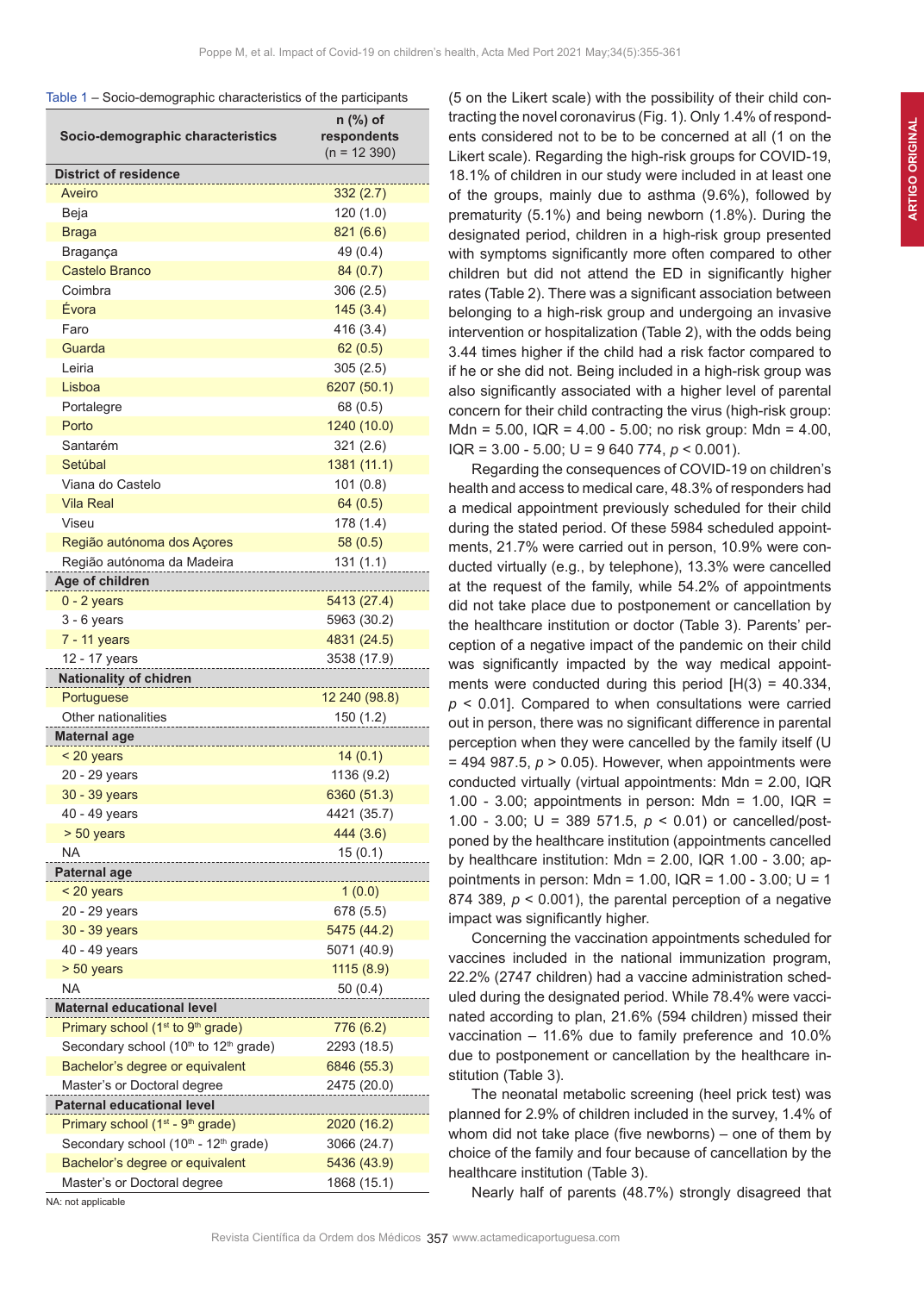#### **'Indicate your degree of concern regarding the possibility of your child contracting the novel coronavirus'**

| ە7 د. د | 17.9%                |                    | 25.8%              |                      | 49.6%                      |
|---------|----------------------|--------------------|--------------------|----------------------|----------------------------|
|         |                      |                    |                    |                      |                            |
|         | Not at all concerned | Slightly concerned | Somewhat concerned | Moderately concerned | <b>Extremely concerned</b> |

the social distancing imposed by the pandemic affected their children's' health negatively (1 on the Likert scale), while only 4.4% strongly agreed there were negative health consequences (5 on the Likert scale). When asked to characterize these consequences in a non-mandatory question, 2517 parents described the negative effects observed in their children. Parental concerns included psychological consequences (47.2%) such as anxiety, the most reported negative outcome (417 children), as well as behavioral and emotional changes; social consequences (33.6%) comprising social isolation, decreased outdoor time and increased screen-time; health related issues (27.0%), namely the loss of medical appointments and therapies considered essential; and physical health (20.6%) including reduction of physical activity, weight increase and changes in eating and sleeping habits. There was a significant positive correlation between parental degree of concern towards the virus and the conviction of the pandemic and social distancing measures having a negative impact in their children's health (rs = 0.054,  $p < 0.001$ ).

Figure 1 – Results of a Likert scale question used in the survey

# **DISCUSSION**

This study aims to describe the consequences of the COVID-19 pandemic on children's health and use of medical care in Portugal. We gathered information concerning around 1% of the Portuguese pediatric population, according to the national data of 2019.26

The COVID-19 pandemic contributed to changes in health-behaviors of the pediatric population including a re-

duction in the use of healthcare services, as one can see by the rate of parents in our study who claim they would have visited the ED earlier, more often, or instead of other medical services for their children's symptoms if there was no pandemic. Changes in access to healthcare can also be demonstrated by the reduction of visits to the ED observed in several countries.<sup>9,12,16,17,19</sup> The quasi simultaneous beginning of the pandemic with the decrease of ED visits seems to underline the association between the two events.<sup>9</sup> Multiple factors seem to be involved in this change in the pattern of ED use. On one hand, children confined in the household tend to develop less acute infections and traumatic injuries compared to when contacting with other children in school and extracurricular activities.<sup>9,12</sup> The natural reduction in the reasons that motivate visits to the ED is not outbalanced by children with COVID-19 seeking medical care, since most of them have mild symptoms and are treated at home, with no need for hospital admission.<sup>5,27</sup> Nevertheless, socially isolated children continue to get ill with occasional acute infections, trauma and acute presentations or exacerbations of chronic conditions, which might lead to the need for medical observation. Parental concern about their children being exposed to COVID-19, reported to be extremely high in almost half of the parents in this study, might contribute to the reluctance of bringing their children to an ED, as has been suggested by other studies.9,12,15 Some authors have pointed out the fear of "bothering the doctor" who is in the front line against COVID-19 as well as the fear of overburdening the healthcare system as an additional obstacle for

Table 2 – Comparison between children who belong to a high-risk group and children who do not

|                                                       | $n$ (%) of respondents            |                                 |           |
|-------------------------------------------------------|-----------------------------------|---------------------------------|-----------|
|                                                       | <b>Risk group</b><br>$(n = 2241)$ | No risk group<br>$(n = 10 149)$ |           |
| Symptoms presented*                                   | 600(26.8)                         | 1952 (19.2)                     | < 0.001   |
| ED visits*                                            | 190 (31.7)                        | 621 (31.8)                      | <b>NS</b> |
| History of invasive interventions or hospitalization* | 178(7.9)                          | 250(2.5)                        | < 0.001   |

ED: emergency department; NS: not significant. **\***Presented as percentage, statistical analysis using Pearson's chi-squared test.

### Table 3 – Outcome of scheduled medical appointments, vaccinations, and neonatal screenings

|                                            | n (%) of respondents            |                                 |                                             |                                                             |
|--------------------------------------------|---------------------------------|---------------------------------|---------------------------------------------|-------------------------------------------------------------|
| <b>Scheduled appointments</b>              | <b>Carried out</b><br>in person | <b>Carried out</b><br>virtually | <b>Cancelled/postponed</b><br>by the family | <b>Cancelled/postponed</b><br>by the healthcare institution |
| <b>Medical appointment</b><br>$(n = 5984)$ | 1298 (21.7)                     | 651 (10.9)                      | 793 (13.3)                                  | 3242(54.2)                                                  |
| Vaccination<br>$(n = 2747)$                | 2153 (78.4)                     |                                 | 320 (11.6)                                  | 274 (10.0)                                                  |
| <b>Neonatal screening</b><br>$(n = 357)$   | 352(98.6)                       |                                 | 1(0.3)                                      | 4(1.1)                                                      |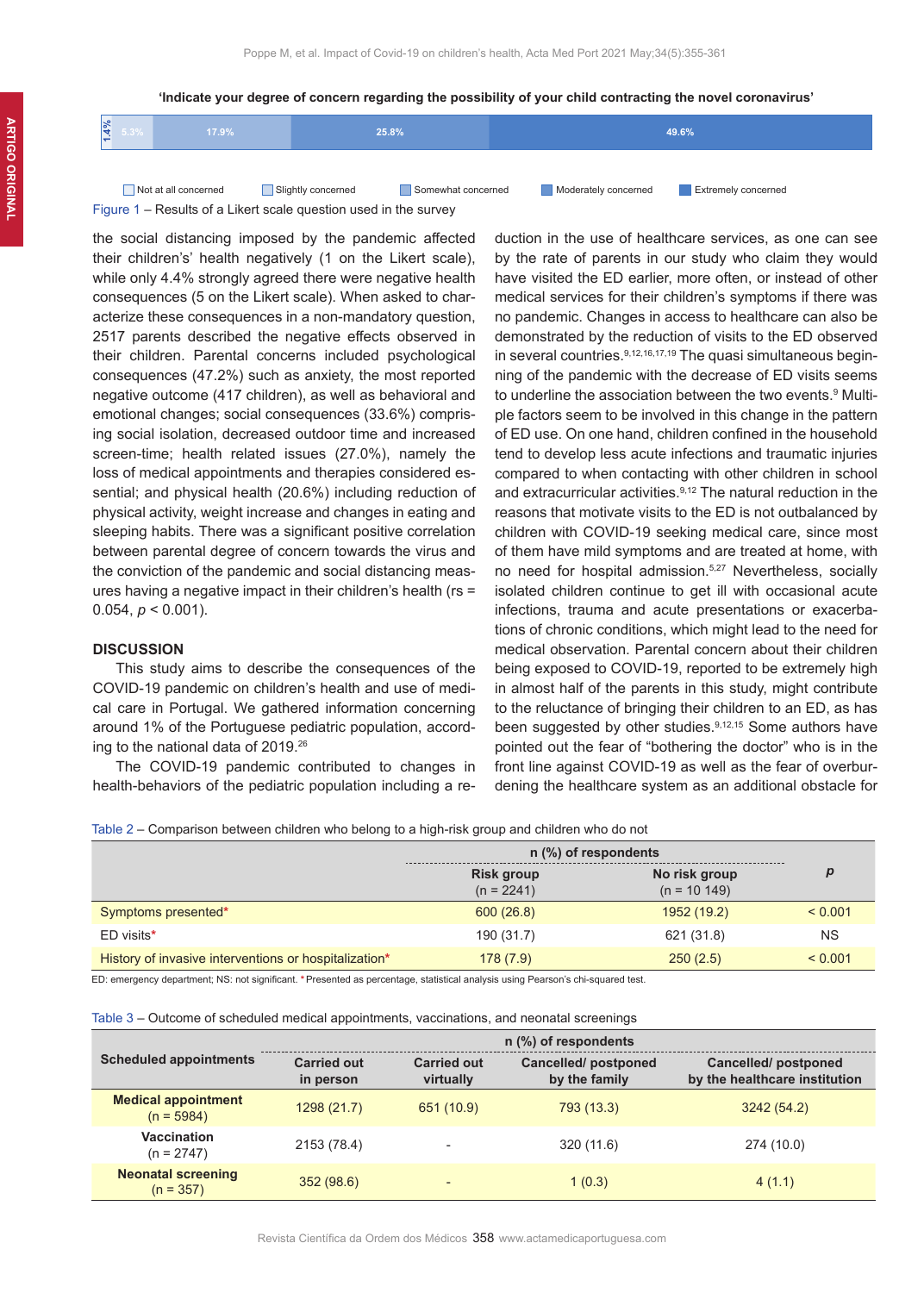seeking medical care.<sup>10</sup> Reports show that the delayed access to medical care has led to negative consequences in children's health, including fatal outcomes.<sup>12,13</sup> A recently published study also showed that the decreased access to healthcare was one of the contributing factors to the excess mortality rates reported in the Portuguese population since the beginning of the pandemic, although the group under 55 years old did not contribute to the observed increase.15 Our study did not show a significant association between parents who opted to postpone or not visit the ED and negative health consequences such as increased number of invasive interventions, hospital admissions, or fatal outcomes. This might suggest that, apart from all the explanations above, there is a baseline overuse of emergency care in non-pandemic times and that children's symptoms could be handled by other healthcare services, namely the primary care setting. This is supported by the fact that Portugal is the country with the highest use of emergency services per capita in the Organization for Economic Cooperation and Development (OECD),28 representing significant numbers of inadequate use of this resource.<sup>9</sup> Nevertheless, the potential danger of delayed access to medical care should not be overlooked and could impact the health of pediatric populations in both the short and long-term.

Regarding the postponement or cancellation of nonurgent medical appointments, our study shows that most scheduled consultations did not take place during the designated period, mainly by government-imposed measures or decisions from healthcare providers. A major concern is that the reduction of preventive medical care might be detrimental for non-COVID patients, especially those with chronic diseases or belonging to vulnerable groups.<sup>29</sup> In the long term, this collateral effect of the pandemic may lead to a rise in hospital admissions, healthcare-costs and contribute to the overload of healthcare facilities already crowded with COVID-patients.<sup>29</sup> The significant association between medical appointments either carried out virtually or cancelled/postponed by healthcare services and parental perception of negative outcomes for their children underlines how the decision of how consultations are carried out could have a damaging impact on children's health and contribute further to parental fear of accessing healthcare, thus aggravating the reluctance in seeking medical assistance.

The decline in vaccination coverage during the pandemic is particularly important, with 21.6% of the scheduled vaccinations in our study being missed. During the month of April 2020, the vaccine administrations within the Portuguese national immunization program dropped to almost half the numbers of the previous year<sup>20</sup> and data from several countries points to similar potentially harmful health behaviors, <sup>21,23</sup> posing an increased risk of outbreaks of vaccine-preventable diseases. Considering neonatal metabolic screening, which intends to diagnose genetic diseases that benefit from early treatment, five tests in our study were missed, representing 1.4% of newborns in the study. According to the national data available, neonatal screening coverage in Portugal reaches 99.5%,<sup>30</sup> meaning the rate in our study poses a 2.8-fold increase in missed screenings.

Looking at the consequences of the COVID-19 pandemic on the health and wellbeing of children and adolescents, it becomes clear that a major threat for this population might lie beyond the clinical aspects of the pandemic.<sup>31</sup> Parents in our study expressed several apprehensions in different areas of development of their children.

Countries worldwide have opted for school closures in order to reduce the transmission of the virus, although the effectiveness of this measure is not entirely clear.32 The closure of schools creates enormous challenges, starting with restrictions to the learning process for children all over the world. It also seems to pose a risk of aggravating the widening gap between children of high and low-income families, since poorer households might have limited resources such as computers or internet access to maintain online learning provided by some schools.<sup>23</sup> Furthermore, some of these children rely on school meals for adequate nutrition or washing facilities for adequate hygiene.<sup>31</sup> Other vulnerable groups especially affected by school closures include children with special educational needs and disabilities, to whom the lack of daily routines and appropriate stimuli can cause significant disruption to the wellbeing . The fact that these children are missing their medical appointments and therapy sessions constitutes a risk for setbacks in their development and progression of essential skills,<sup>22</sup> and is a worry expressed by parents in our study.

Other outcomes reported by parents in our study have to do with the reduction of physical activity, increased weight, change in eating and sleeping habits as well as increased sedentary activities and screen-time, as has been described by other authors.<sup>24,31</sup> The disruption of daily routines and the acquired sedentary behaviors might exacerbate childhood obesity, 33,34 and the establishment of unhealthy habits in the long-term can compromise future cardiovascular and musculoskeletal health.<sup>31</sup> Furthermore, physical activity contributes positively to mental health, and can be used as a coping mechanism when facing challenges such as pandemics, leading to reduction of anxiety and depression levels. 34-36

Mental health seems to be a major concern for parents in our study, with anxiety being the most frequently expressed preoccupation. Reasons for anxiety during pandemics include the fear of infection, frustration, boredom, lack of interaction with family members and friends, increased incidence and severity of domestic violence, abuse, and child neglect,<sup>22,23</sup> and the aforementioned school closures and reduction of physical activity.<sup>37</sup> Facing a worldwide pandemic with extraordinary and sudden routine disruptions poses a challenge for children's resilience and coping mechanisms, and yet mental health seems to be at risk of being overlooked and not prioritized.<sup>38</sup> When comparing post-traumatic stress responses in children who were quarantined during pandemics and others who were not, the mean scores for post-traumatic stress disorders were found to be four times higher in children who were quarantined.39 The long-term effects of these unprecedented social distancing measures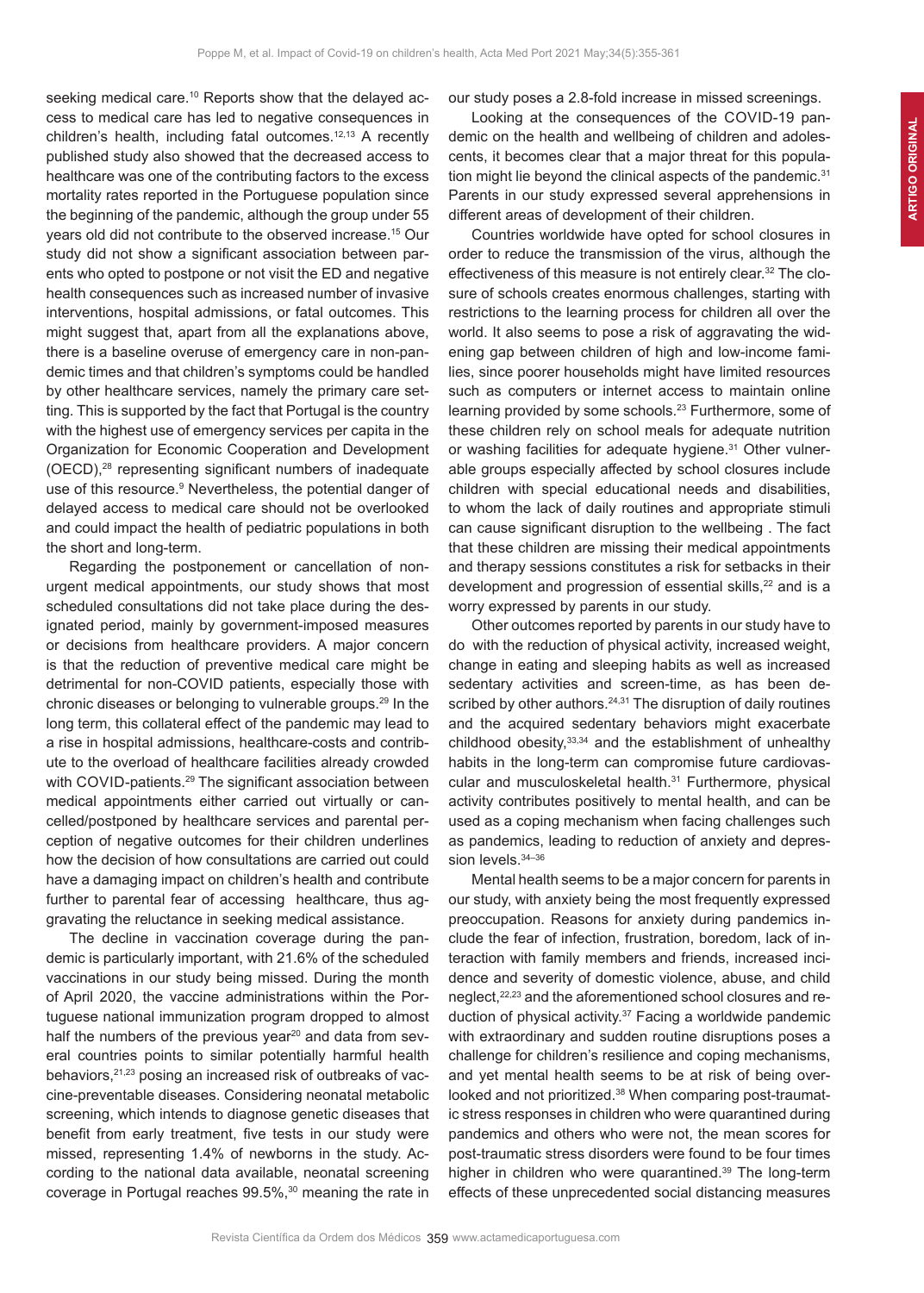on children's mental health is yet to be determined, and the possible psychological costs should be taken into consideration when imposing these measures.<sup>22,37</sup>

There are some limitations to our study. Information was gathered via parental recall, which might introduce bias for various reasons, including subjective perception and accuracy of memory. The fact that parents with more than one child filled a single questionnaire for all their children might hinder the analysis of data, especially when concerning vaccination coverage. By collecting data through an online survey, our inquiry might not have reached the social fringes, since internet access is not equally accessible to all social strata. Additionally, the dissemination of the survey through social media poses a risk of biased selection of participants, excluding non-users of those networks. Moreover, Portuguese districts were not portrayed in a representative proportion, with over-representation of major cities. The fact that the study was conducted for a brief period potentially biased the responses according to the pandemic-related events during the designated period.

### **CONCLUSION**

In summary, the impact of the COVID-19 pandemic on children's health includes a change in the use of healthcare services as well as psychological, social, and physical consequences pointed out by parents that should not be overlooked. The future course of the pandemic is uncertain, as is the reorganization of medical services to face this challenge. Future studies to be carried out will be necessary in order to better understand the consequences of decreased ED visits, allowing for interventions to address potentially negative health outcomes. Efforts should be made to clearly communicate the recommendation of not postponing urgent medical evaluations to patients. Simultaneously,

### **REFERENCES**

- 1. World Health Organization. WHO Director-General's opening remarks at the media briefing on COVID-19 - 11 March 2020. [accessed 2020 May 13]. Available from: https://www.who.int/dg/speeches/detail/whodirector-general-s-opening-remarks-at-the-media-briefing-on-covid-19-- -11-march-2020.
- 2. Direcção Geral da Saúde. Relatório de situação caracterização demográfica dos casos confirmados. [accessed 2020 Jun 02]. Available from: https://covid19.min-saude.pt/.
- 3. Zimmermann P, Curtis N. Coronavirus infections in children including COVID-19: an overview of the epidemiology, clinical features, diagnosis, treatment and prevention options in children. Pediatr Infect Dis J. 2020;39:355-68.
- 4. Brodin P. Why is COVID-19 so mild in children? Acta Paediatr. 2020;109:1082-3.
- 5. Dong Y, Mo X, Hu Y, Qi X, Jiang F, Jiang Z, et al. Epidemiology of COVID-19 among children in China. Pediatrics. 2020;145:20200702.
- 6. Castagnoli R, Votto M, Licari A, Brambilla I, Bruno R, Perlini S, et al. Severe acute respiratory syndrome coronavirus 2 (SARS-CoV-2) infection in children and adolescents: a systematic review. JAMA Pediatr. 2020;174:882-9.
- 7. Lu X, Zhang L, Du H, Zhang J, Li Y, Qu J, et al. SARS-CoV-2 infection in children. N Engl J Med. 2020;382:1663-5.
- Zachariah P, Johnson CL, Halabi KC, Ahn D, Sen AI, Fischer A, et al. Epidemiology, clinical features, and disease severity in patients with coronavirus disease 2019 (COVID-19) in a dhildren's hospital in New York City, New York. JAMA Pediatr. 2020;e202430.
- 9. Santana R, Sousa JS, Soares P, Lopes S, Boto P, Rocha JV. The

safety conditions must be ensured in healthcare facilities to minimize the risk of exposure to the novel coronavirus to a minimum, protecting both patients and healthcare workers and restoring confidence in seeking medical care. It should be a public health priority to compel parents to vaccinate their children and create pathways to allow vaccination without risk of COVID-19 exposure. Psychological, social, and physical consequences for children and adolescents risk being overlooked during the pandemic and should be assessed in further depth in order to set strategies to minimize potentially negative outcomes, especially in the most vulnerable populations.

# **PROTECTION OF HUMANS AND ANIMALS**

The authors declare that the procedures were followed according to the regulations established by the Clinical Research and Ethics Committee of Hospital Beatriz Ângelo and by the Clinical Research and Ethics Committee and to the Helsinki Declaration of the World Medical Association updated in 2013.

### **DATA CONFIDENCIALITY**

The authors declare having followed the protocols in use at their working centre regarding patients' data publication.

# **CONFLICTS OF INTEREST**

The authors have no conflicts of interest to declare.

#### **FUNDING SOURCES**

This research received no specific grant from any funding agency in the public, commercial, or not-for-profit sectors.

demand for hospital emergency services: trends during the first month of COVID-19 response. Port J Public Heal. 2020;38:30–6.

- 10. Rosenbaum L. The untold toll the pandemic's effects on patients without COVID-19. N Engl J Med. 2020;382:2368-71.
- 11. Garcia S, Albaghdadi MS, Meraj PM, Schmidt C, Garberich R, Jaffer FA, et al. Reduction in ST-segment elevation cardiac catheterization laboratory activations in the United States during COVID-19 pandemic. J Am Coll Cardiol. 2020;75:2871-2.
- 12. Lazzerini M, Barbi E, Apicella A, Marchetti F, Cardinale F, Trobia G. Delayed access or provision of care in Italy resulting from fear of COVID-19. Lancet Child Adolesc Health. 2020;4:e10-1.
- 13. Ding YY, Ramakrishna S, Long AH, Phillips CA, Montiel-Esparza R, Diorio CJ, et al. Delayed cancer diagnoses and high mortality in children during the COVID-19 pandemic. Pediatr Blood Cancer. 2020;e28427.
- 14. Snapiri O, Danziger CR, Krause I, Kravarusic D, Yulevich A, Balla U, et al. Delayed diagnosis of paediatric appendicitis during the COVID-19 pandemic. Acta Paediatr. 2020;109:1672-6.
- 15. Nogueira PJ, Nobre MD, Nicola PJ, Furtado C, Vaz Carneiro A. Excess mortality estimation during the COVID-19 pandemic: preliminary data from Portugal. Acta Med Port. 2020;33:376-83.
- 16. Metzler B, Siostrzonek P, Binder RK, Bauer A, Reinstadler SJ. Decline of acute coronary syndrome admissions in Austria since the outbreak of COVID-19: the pandemic response causes cardiac collateral damage. Eur Heart J. 2020;41:1852-3.
- 17. Wong LE, Hawkins JE, Langness S, Murrell KL, Iris P, Sammann A. Where are all the patients? Addressing COVID-19 fear to encourage sick patients to seek emergency care. NEJM Catal. 2020;1-12. doi: